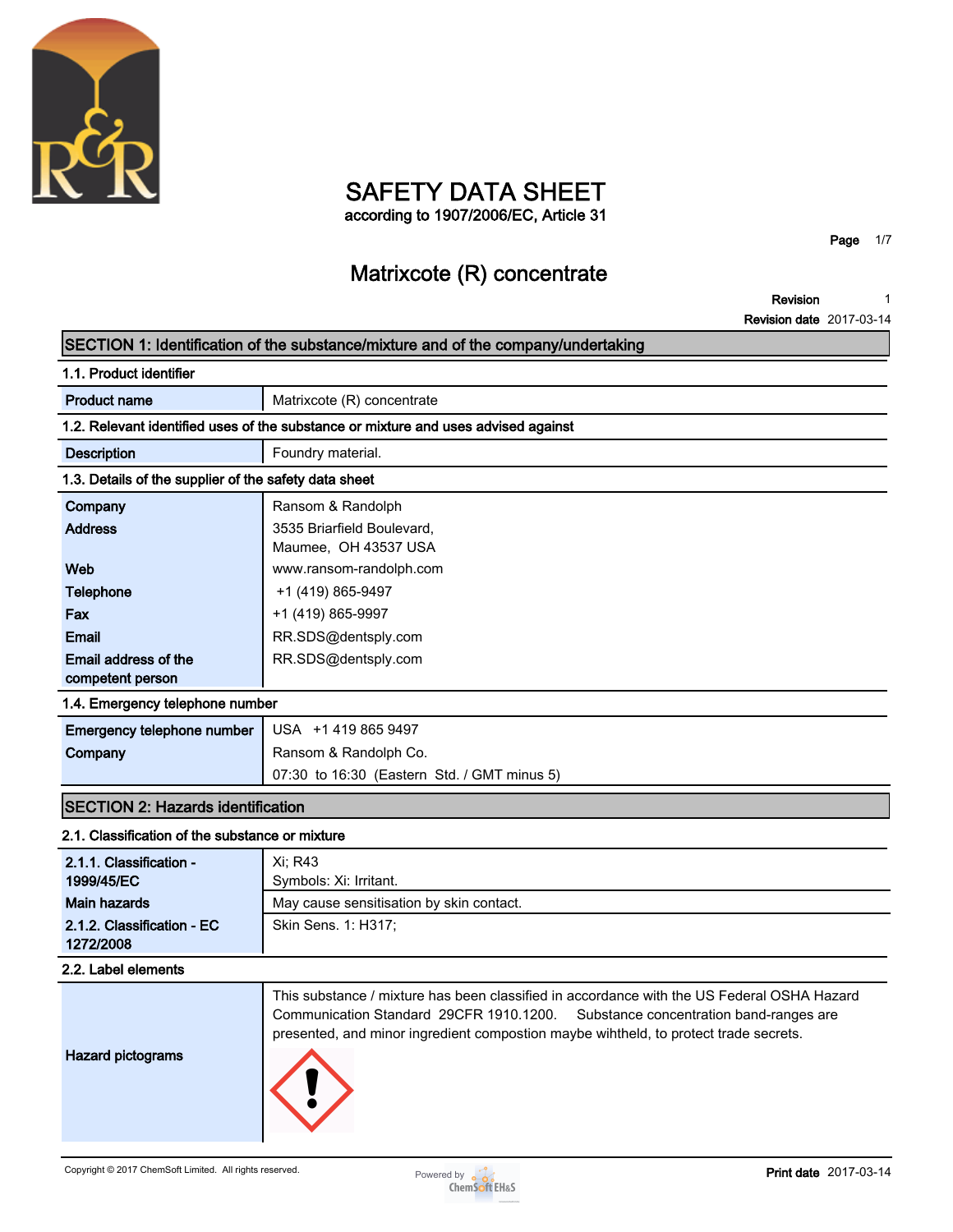#### **Revision 1**

**Revision date 2017-03-14**

### **2.2. Label elements**

| <b>Signal Word</b>              | Warning                                                                           |
|---------------------------------|-----------------------------------------------------------------------------------|
| <b>Hazard Statement</b>         | Skin Sens. 1: H317 - May cause an allergic skin reaction.                         |
| <b>Precautionary Statement:</b> | P261 - Avoid breathing dust/fume/gas/mist/vapours/spray.                          |
| Prevention                      | P272 - Contaminated work clothing should not be allowed out of the workplace.     |
|                                 | P280 - Wear protective gloves/protective clothing/eye protection/face protection. |
| <b>Precautionary Statement:</b> | P302+P352 - IF ON SKIN: Wash with plenty of water/.                               |
| Response                        | P321 - Specific treatment (see on this label).                                    |
|                                 | P333+P313 - If skin irritation or rash occurs: Get medical advice/attention.      |
| <b>Precautionary Statement:</b> | P501 - Dispose of contents/container to local and national regulations            |
| <b>Disposal</b>                 |                                                                                   |
| <b>Further information</b>      |                                                                                   |

**Further information**

**Not applicable. PBT and vPvB assessment.**

### **SECTION 3: Composition/information on ingredients**

#### **3.2. Mixtures**

### **67/548/EEC / 1999/45/EC**

| <b>Chemical Name</b>                                 | Index No.    | CAS No.   | EC No.    | <b>REACH Registration</b><br><b>Number</b> | Conc.<br>$(\%w/w)$ | Classification                | M-factor. |
|------------------------------------------------------|--------------|-----------|-----------|--------------------------------------------|--------------------|-------------------------------|-----------|
| $2,2^{\prime},2^{\prime\prime}$ -                    | 613-114-00-6 | 4719-04-4 | 225-208-0 | 01-0000000000-04                           |                    | 0 - 0.5% Xn; R22 R43          |           |
| (Hexahydro-1,3,5-triazine-1,3,5-triyl<br>)triethanol |              |           |           |                                            |                    |                               |           |
| Ethanolamine (2-Aminoethanol)                        | 603-030-00-8 | 141-43-5  | 205-483-3 | 01-0000000000-04                           |                    | 0 - 0.5% Xn: R20/21/22 C: R34 |           |

#### **EC 1272/2008**

| <b>Chemical Name</b>                  | Index No.    | CAS No.   | EC No.    | <b>REACH Registration</b><br><b>Number</b> | Conc.<br>$(\%w/w)$ | Classification                    | M-factor. |
|---------------------------------------|--------------|-----------|-----------|--------------------------------------------|--------------------|-----------------------------------|-----------|
| $2,2^{\prime},2^{\prime\prime}$ -     | 613-114-00-6 | 4719-04-4 | 225-208-0 | 01-0000000000-04                           |                    | 0 - 0.5% Acute Tox. 4: H302; Skin |           |
| (Hexahydro-1,3,5-triazine-1,3,5-triyl |              |           |           |                                            |                    | Sens. 1: H317:                    |           |
| )triethanol                           |              |           |           |                                            |                    |                                   |           |

### **Further information**

**01-0000000000-04 exempt, under Biocide Products Regulation, BPR rule.**

## **SECTION 4: First aid measures**

### **4.1. Description of first aid measures**

| Inhalation          | Move the exposed person to fresh air. Seek medical attention if irritation or symptoms persist.                           |
|---------------------|---------------------------------------------------------------------------------------------------------------------------|
| Eye contact         | Rinse immediately with plenty of water.                                                                                   |
| <b>Skin contact</b> | Remove all contaminated clothes and footwear immediately unless stuck to skin. Rinse<br>immediately with plenty of water. |
| Ingestion           | Drink 1 to 2 glasses of water. If swallowed, rinse mouth with water (only if the person is conscious).                    |
|                     | 4.2. Most important symptoms and effects, both acute and delayed                                                          |
| <b>Inhalation</b>   | May cause irritation to respiratory system.                                                                               |
| Eye contact         | May cause irritation to eyes.                                                                                             |
| <b>Skin contact</b> | May cause sensitisation by skin contact.                                                                                  |
| Ingestion           | May cause irritation to mucous membranes.                                                                                 |
|                     | 4.3. Indication of any immediate medical attention and special treatment needed                                           |
| Inhalation          | Seek medical attention if irritation or symptoms persist.                                                                 |
| Eye contact         | Seek medical attention if irritation or symptoms persist.                                                                 |

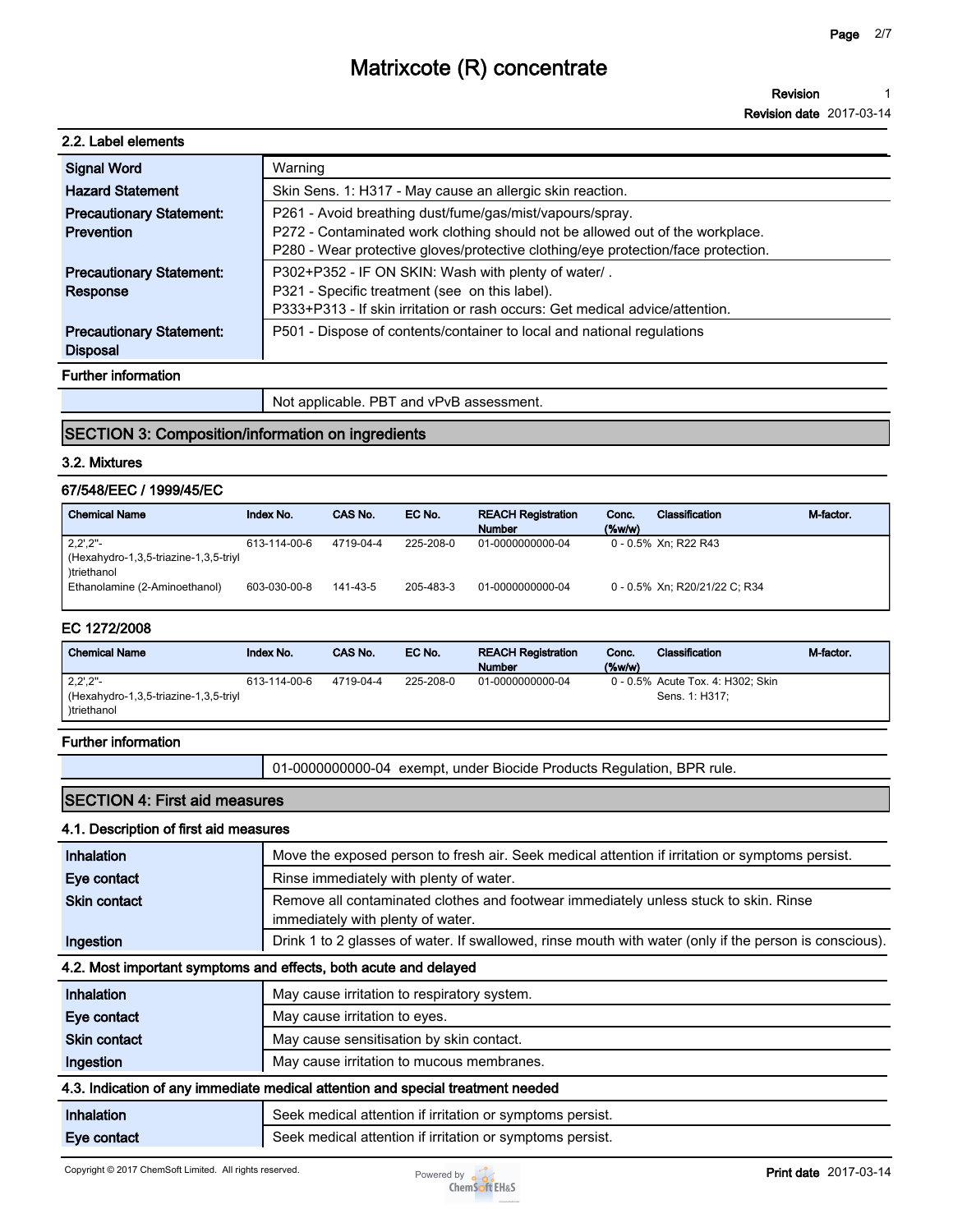**Revision 1**

**Revision date 2017-03-14**

|                                                                   | 4.3. Indication of any immediate medical attention and special treatment needed  |                                                                                                    |  |  |  |
|-------------------------------------------------------------------|----------------------------------------------------------------------------------|----------------------------------------------------------------------------------------------------|--|--|--|
| <b>Skin contact</b>                                               | Seek medical attention if irritation or symptoms persist.                        |                                                                                                    |  |  |  |
| Ingestion                                                         | Seek medical attention if irritation or symptoms persist.                        |                                                                                                    |  |  |  |
| <b>SECTION 5: Firefighting measures</b>                           |                                                                                  |                                                                                                    |  |  |  |
| 5.1. Extinguishing media                                          |                                                                                  |                                                                                                    |  |  |  |
|                                                                   | Use extinguishing media appropriate to the surrounding fire conditions.          |                                                                                                    |  |  |  |
| 5.2. Special hazards arising from the substance or mixture        |                                                                                  |                                                                                                    |  |  |  |
|                                                                   | Burning produces irritating, toxic and obnoxious fumes.                          |                                                                                                    |  |  |  |
| 5.3. Advice for firefighters                                      |                                                                                  |                                                                                                    |  |  |  |
|                                                                   | Self-contained breathing apparatus. Wear suitable protective clothing.           |                                                                                                    |  |  |  |
| <b>SECTION 6: Accidental release measures</b>                     |                                                                                  |                                                                                                    |  |  |  |
|                                                                   | 6.1. Personal precautions, protective equipment and emergency procedures         |                                                                                                    |  |  |  |
|                                                                   | Wear suitable protective equipment.                                              |                                                                                                    |  |  |  |
| 6.2. Environmental precautions                                    |                                                                                  |                                                                                                    |  |  |  |
|                                                                   | Do not allow product to enter drains.                                            |                                                                                                    |  |  |  |
| 6.3. Methods and material for containment and cleaning up         |                                                                                  |                                                                                                    |  |  |  |
|                                                                   | Absorb with inert, absorbent material. Transfer to suitable, labelled container. |                                                                                                    |  |  |  |
| 6.4. Reference to other sections                                  |                                                                                  |                                                                                                    |  |  |  |
|                                                                   | See section [2, 8 & 13] for further information.                                 |                                                                                                    |  |  |  |
| <b>SECTION 7: Handling and storage</b>                            |                                                                                  |                                                                                                    |  |  |  |
| 7.1. Precautions for safe handling                                |                                                                                  |                                                                                                    |  |  |  |
|                                                                   | after handling the product.                                                      | Avoid contact with eyes and skin. Ensure adequate ventilation of the working area. Wash hands      |  |  |  |
| 7.2. Conditions for safe storage, including any incompatibilities |                                                                                  |                                                                                                    |  |  |  |
|                                                                   |                                                                                  | Do NOT allow to freeze. Keep in a cool, dry, well ventilated area. Keep containers tightly closed. |  |  |  |
| 7.3. Specific end use(s)                                          |                                                                                  |                                                                                                    |  |  |  |
|                                                                   | Foundry material.                                                                |                                                                                                    |  |  |  |
| <b>SECTION 8: Exposure controls/personal protection</b>           |                                                                                  |                                                                                                    |  |  |  |
| 8.1. Control parameters                                           |                                                                                  |                                                                                                    |  |  |  |
|                                                                   |                                                                                  |                                                                                                    |  |  |  |
|                                                                   | Ensure adequate ventilation of the working area.                                 |                                                                                                    |  |  |  |
| 8.1.1. Exposure Limit Values                                      |                                                                                  |                                                                                                    |  |  |  |
| Ethanolamine (2-Aminoethanol)                                     | WEL 8-hr limit ppm: 1                                                            | WEL 8-hr limit mg/m3: 2.5                                                                          |  |  |  |
|                                                                   | WEL 15 min limit ppm: 3                                                          | <b>WEL 15 min limit mg/m3: 7.6</b>                                                                 |  |  |  |
|                                                                   | WEL 8-hr limit mg/m3 total -                                                     | WEL 15 min limit mg/m3 total -                                                                     |  |  |  |
|                                                                   | inhalable dust:<br>WEL 8-hr limit mg/m3 total -                                  | inhalable dust:<br>WEL 15 min limit mg/m3 total -                                                  |  |  |  |
|                                                                   | respirable dust:                                                                 | respirable dust:                                                                                   |  |  |  |

#### **8.2. Exposure controls**

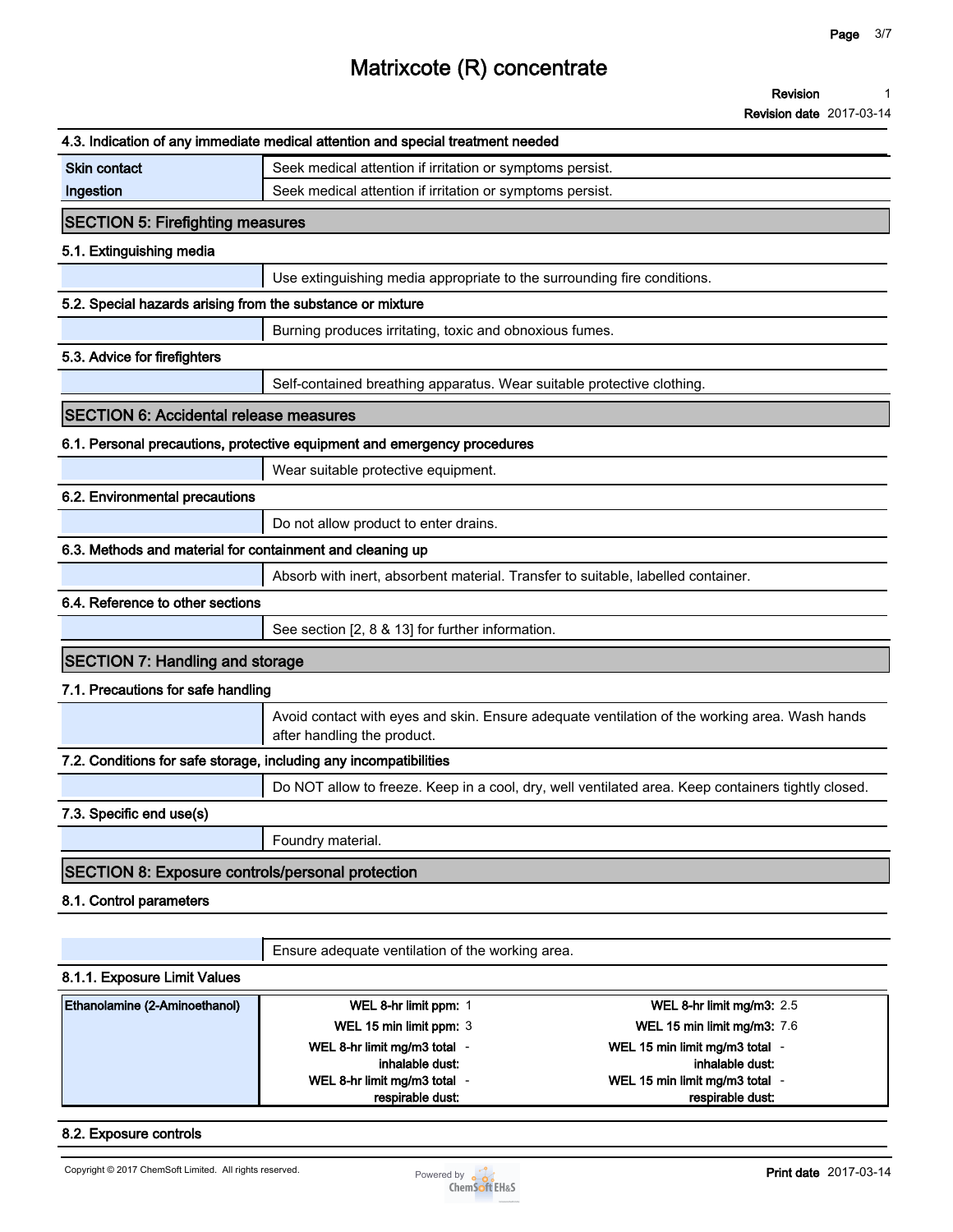**Revision 1**

**Revision date 2017-03-14**

### **8.2. Exposure controls**

| 8.2.1. Appropriate engineering<br>controls | Ensure adequate ventilation of the working area. |
|--------------------------------------------|--------------------------------------------------|
| 8.2.2. Individual protection<br>measures   | Apron (Plastic or rubber).                       |
| Eye / face protection                      | Approved safety goggles.                         |
| Skin protection -<br>Handprotection        | Wear suitable gloves.                            |
| <b>Respiratory protection</b>              | Suitable respiratory equipment.                  |

## **SECTION 9: Physical and chemical properties**

### **9.1. Information on basic physical and chemical properties**

| Appearance                                  | Liquid                                                |
|---------------------------------------------|-------------------------------------------------------|
|                                             | <b>Colour</b> Off white                               |
| Odour                                       | Slight                                                |
| <b>Freezing Point   0 °C</b>                |                                                       |
| Initial boiling point 100 °C                |                                                       |
| Vapour pressure   2260 Pa                   |                                                       |
| Vapour density                              |                                                       |
|                                             | <b>Relative density</b> $1 - 1.005$ (H2O = 1 @ 20 °C) |
|                                             | $pH$ 7 - 8                                            |
|                                             | Viscosity   No data available                         |
| Partition coefficient   No data available   |                                                       |
|                                             | Fat Solubility   Not applicable.                      |
| <b>Explosive properties</b> Not applicable. |                                                       |
| Oxidising properties   Not applicable.      |                                                       |
|                                             | Melting point Not applicable.                         |
| Autoignition temperature   Not applicable.  |                                                       |
| Evaporation rate   Not applicable.          |                                                       |
| Flammability (solid, gas) Not applicable.   |                                                       |
|                                             | <b>Solubility</b>   Miscible in water                 |

### **9.2. Other information**

|                                       | <b>Conductivity</b> No data available |
|---------------------------------------|---------------------------------------|
|                                       | Surface tension No data available     |
|                                       | Gas group   No data available         |
| VOC (Volatile organic Not applicable. |                                       |
| compounds)                            |                                       |
| Benzene Content   Not applicable.     |                                       |
|                                       | Lead content Not applicable.          |
|                                       |                                       |

### **SECTION 10: Stability and reactivity**

#### **10.1. Reactivity**

**Not applicable.**

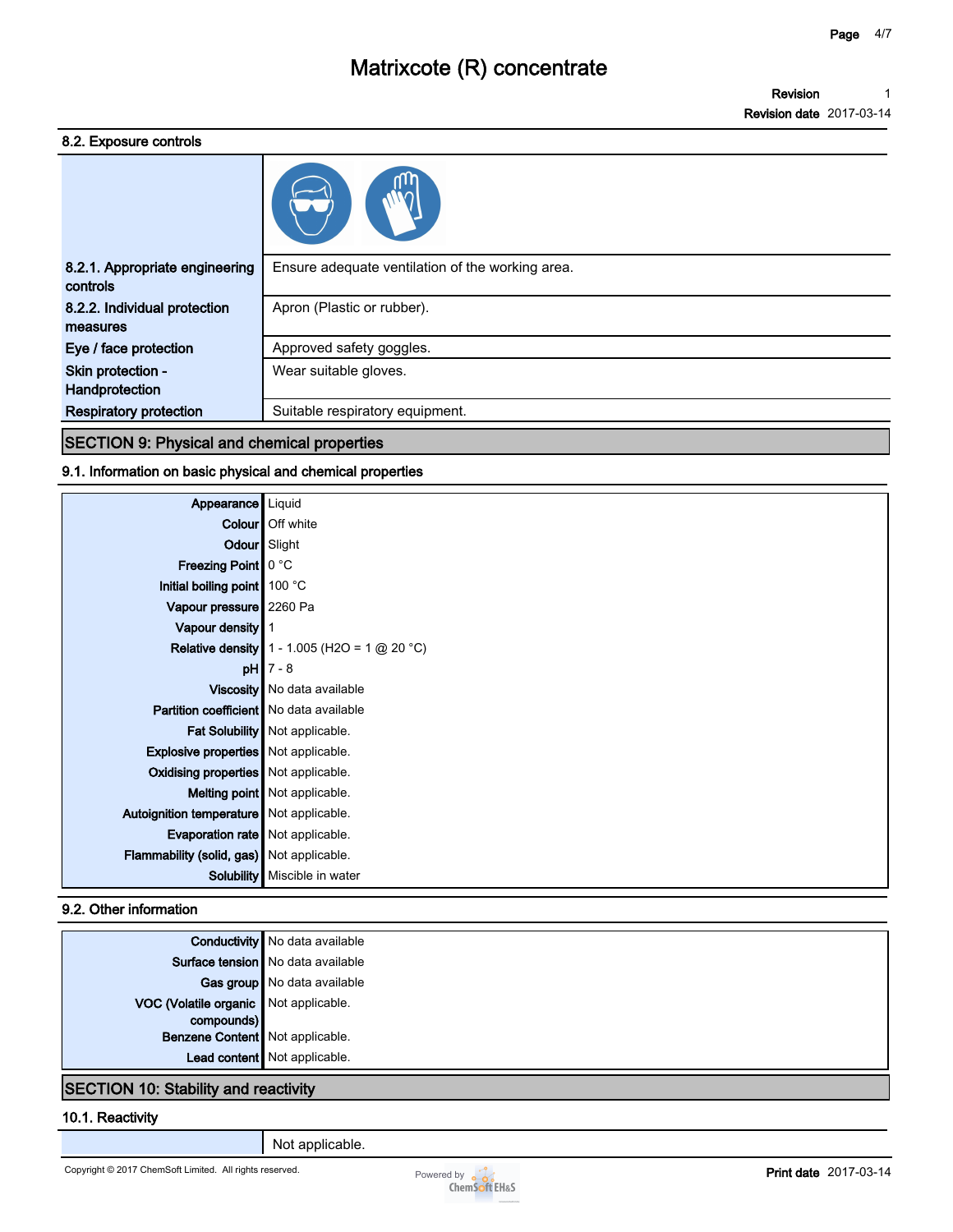#### **Revision 1**

**Revision date 2017-03-14**

| 10.2. Chemical stability                                |                                                                   |                              |
|---------------------------------------------------------|-------------------------------------------------------------------|------------------------------|
|                                                         | Stable under normal conditions.                                   |                              |
| 10.3. Possibility of hazardous reactions                |                                                                   |                              |
|                                                         | No Significant Hazard.                                            |                              |
| 10.4. Conditions to avoid                               |                                                                   |                              |
|                                                         | Direct sunlight. Do NOT allow to freeze.                          |                              |
| 10.5. Incompatible materials                            |                                                                   |                              |
|                                                         |                                                                   |                              |
|                                                         | Sodium chloride.                                                  |                              |
| 10.6. Hazardous decomposition products                  |                                                                   |                              |
|                                                         | None.                                                             |                              |
| <b>SECTION 11: Toxicological information</b>            |                                                                   |                              |
| 11.1. Information on toxicological effects              |                                                                   |                              |
| <b>Acute toxicity</b>                                   | No data is available on this product.                             |                              |
| Skin corrosion/irritation                               | May cause irritation to skin.                                     |                              |
| Serious eye damage/irritation                           | May cause irritation to eyes.                                     |                              |
| Respiratory or skin                                     | May cause sensitisation by skin contact.                          |                              |
| sensitisation                                           |                                                                   |                              |
| Germ cell mutagenicity                                  | Based on available data, the classification criteria are not met. |                              |
| Carcinogenicity                                         | Based on available data, the classification criteria are not met. |                              |
| Reproductive toxicity                                   | Based on available data, the classification criteria are not met. |                              |
| STOT-single exposure                                    | Based on available data, the classification criteria are not met. |                              |
| STOT-repeated exposure                                  | Based on available data, the classification criteria are not met. |                              |
| <b>Aspiration hazard</b>                                | Based on available data, the classification criteria are not met. |                              |
| Repeated or prolonged<br>exposure                       | May cause irritation to skin.                                     |                              |
| 11.1.4. Toxicological Information                       |                                                                   |                              |
| Matrixcote (R) concentrate                              | Oral Rat LD50: >2000 mg/kg                                        |                              |
|                                                         |                                                                   |                              |
| <b>SECTION 12: Ecological information</b>               |                                                                   |                              |
| 12.1. Toxicity                                          |                                                                   |                              |
| Matrixcote (R) concentrate                              | Algae EC50/72h: >100                                              |                              |
| 12.2. Persistence and degradability                     |                                                                   |                              |
|                                                         |                                                                   |                              |
|                                                         | No data is available on this product.                             |                              |
| 12.3. Bioaccumulative potential                         |                                                                   |                              |
|                                                         | Does not bioaccumulate.                                           |                              |
|                                                         |                                                                   |                              |
| <b>Partition coefficient</b>                            |                                                                   |                              |
|                                                         | Matrixcote (R) concentrate No data available                      |                              |
| 12.4. Mobility in soil                                  |                                                                   |                              |
|                                                         | Not determined.                                                   |                              |
|                                                         |                                                                   |                              |
| Copyright © 2017 ChemSoft Limited. All rights reserved. | Powered by $\bullet$ $\bullet$                                    | <b>Print date</b> 2017-03-14 |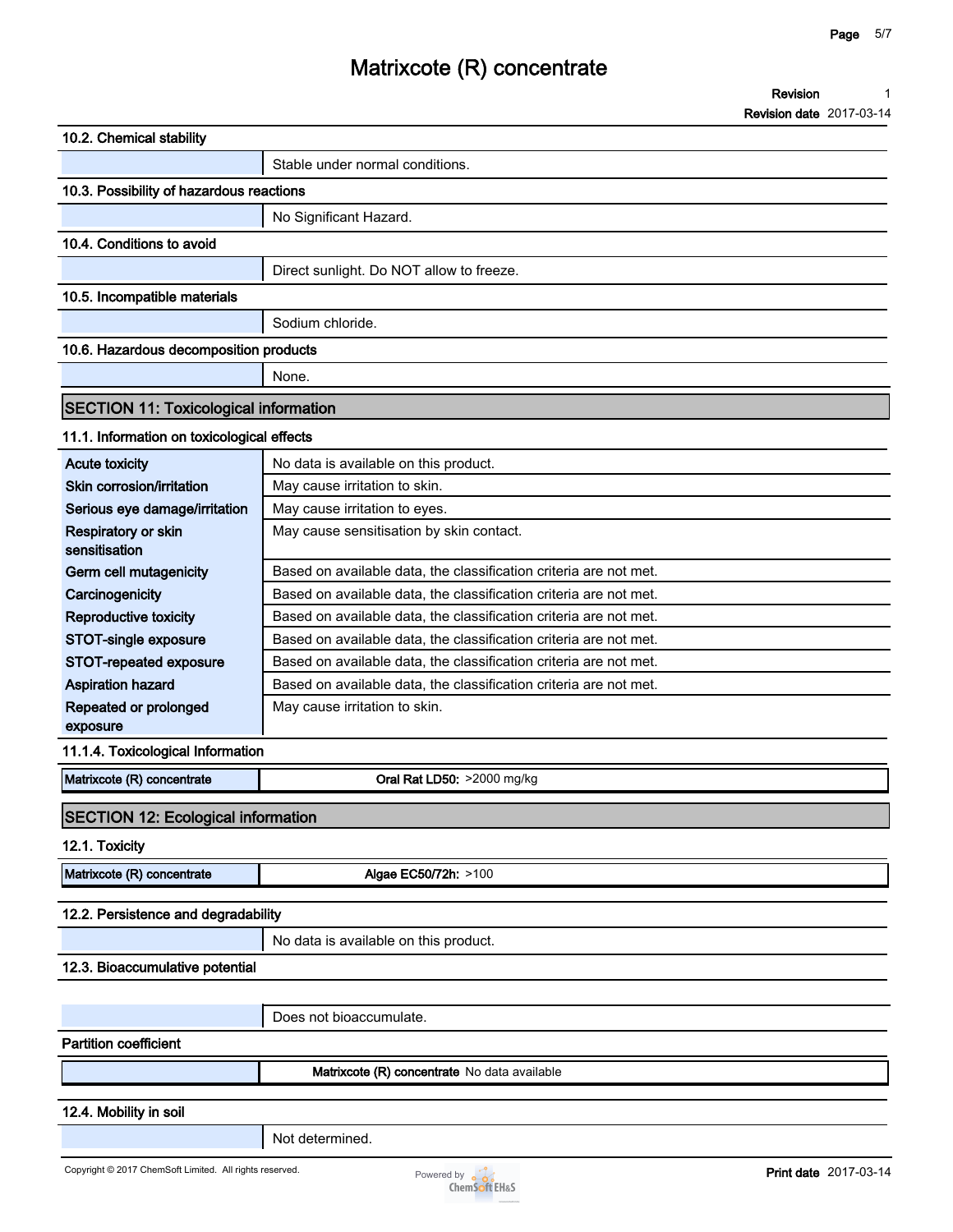**Revision date 2017-03-14**

| 12.5. Results of PBT and vPvB assessment   |                                                                                                                                                                                                                                                                                    |
|--------------------------------------------|------------------------------------------------------------------------------------------------------------------------------------------------------------------------------------------------------------------------------------------------------------------------------------|
|                                            | Not applicable.                                                                                                                                                                                                                                                                    |
| 12.6. Other adverse effects                |                                                                                                                                                                                                                                                                                    |
|                                            | Not applicable.                                                                                                                                                                                                                                                                    |
| <b>SECTION 13: Disposal considerations</b> |                                                                                                                                                                                                                                                                                    |
| 13.1. Waste treatment methods              |                                                                                                                                                                                                                                                                                    |
|                                            | Dispose of in compliance with all. local and national regulations.                                                                                                                                                                                                                 |
| <b>Disposal methods</b>                    |                                                                                                                                                                                                                                                                                    |
|                                            | Contact a licensed waste disposal company.                                                                                                                                                                                                                                         |
| Disposal of packaging                      |                                                                                                                                                                                                                                                                                    |
|                                            | Do NOT reuse empty containers. Empty containers can be sent for disposal or recycling.                                                                                                                                                                                             |
| Further information                        |                                                                                                                                                                                                                                                                                    |
|                                            | For disposal within the EC, the appropriate code according to the European Waste Catalogue<br>(EWC) should be used.                                                                                                                                                                |
| <b>SECTION 14: Transport information</b>   |                                                                                                                                                                                                                                                                                    |
| 14.1. UN number                            |                                                                                                                                                                                                                                                                                    |
|                                            | The product is not classified as dangerous for carriage.                                                                                                                                                                                                                           |
| 14.2. UN proper shipping name              |                                                                                                                                                                                                                                                                                    |
|                                            | The product is not classified as dangerous for carriage.                                                                                                                                                                                                                           |
| 14.3. Transport hazard class(es)           |                                                                                                                                                                                                                                                                                    |
|                                            | The product is not classified as dangerous for carriage.                                                                                                                                                                                                                           |
| 14.4. Packing group                        |                                                                                                                                                                                                                                                                                    |
|                                            | The product is not classified as dangerous for carriage.                                                                                                                                                                                                                           |
| 14.5. Environmental hazards                |                                                                                                                                                                                                                                                                                    |
|                                            | The product is not classified as dangerous for carriage.                                                                                                                                                                                                                           |
| 14.6. Special precautions for user         |                                                                                                                                                                                                                                                                                    |
|                                            | The product is not classified as dangerous for carriage.                                                                                                                                                                                                                           |
|                                            | 14.7. Transport in bulk according to Annex II of MARPOL 73/78 and the IBC Code                                                                                                                                                                                                     |
|                                            | The product is not classified as dangerous for carriage.                                                                                                                                                                                                                           |
| <b>Further information</b>                 |                                                                                                                                                                                                                                                                                    |
|                                            | The product is not classified as dangerous for carriage.                                                                                                                                                                                                                           |
| <b>SECTION 15: Regulatory information</b>  |                                                                                                                                                                                                                                                                                    |
|                                            | 15.1. Safety, health and environmental regulations/legislation specific for the substance or mixture                                                                                                                                                                               |
| <b>Regulations</b>                         | U.S. FEDERAL REGULATIONS:                                                                                                                                                                                                                                                          |
|                                            | CERCLA 103 Reportable Quantity: Matrixcote concentrate may be subject to CERCLA reporting<br>requirements. CAS 1336-21-6 Ammonium Hydroxide. Many states have more stringent<br>release reporting requirements. Report spills required under federal, state and local regulations. |
|                                            | SARA TITLE III:                                                                                                                                                                                                                                                                    |